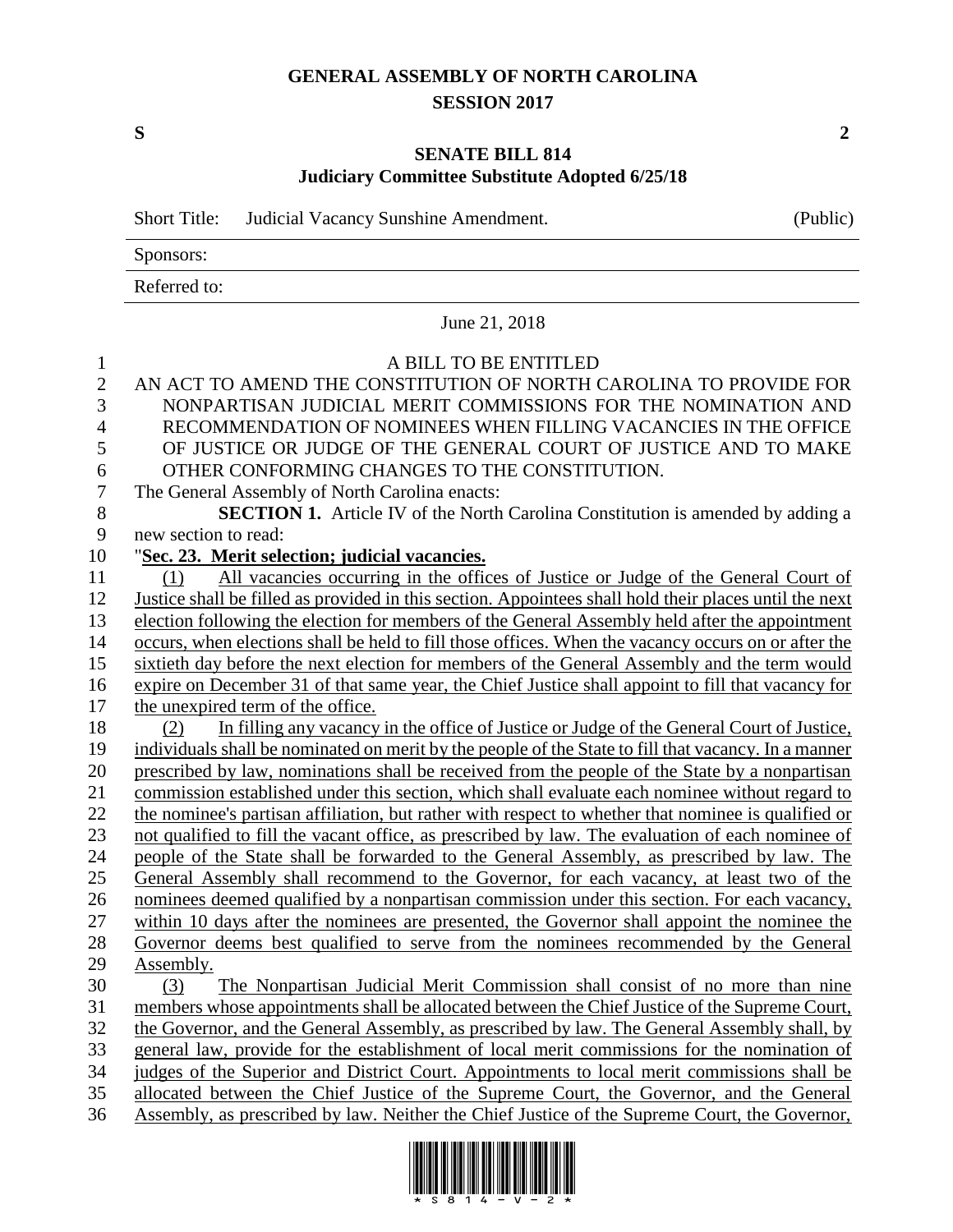|                | <b>General Assembly Of North Carolina</b><br><b>Session 2017</b>                                        |  |  |  |
|----------------|---------------------------------------------------------------------------------------------------------|--|--|--|
| 1              | nor the General Assembly shall be allocated a majority of appointments to a nonpartisan                 |  |  |  |
| $\mathbf{2}$   | commission established under this section.                                                              |  |  |  |
| 3              | If the Governor fails to make an appointment within 10 days after the nominees are<br>(4)               |  |  |  |
| $\overline{4}$ | presented by the General Assembly, the General Assembly shall elect, in joint session and by a          |  |  |  |
| 5              | majority of the members of each chamber present and voting, an appointee to fill the vacancy in         |  |  |  |
| 6              | a manner prescribed by law.                                                                             |  |  |  |
| $\tau$         | If the General Assembly has adjourned sine die or for more than 30 days jointly as<br>(5)               |  |  |  |
| 8              | provided under Section 20 of Article II of this Constitution, the Chief Justice shall have the          |  |  |  |
| 9              | authority to appoint a qualified individual to fill a vacant office of Justice or Judge of the General  |  |  |  |
| 10             | Court of Justice if any of the following apply:                                                         |  |  |  |
| 11             | The vacancy occurs during the period of adjournment.<br><u>(a)</u>                                      |  |  |  |
| 12             | The General Assembly adjourned without presenting nominees to the<br>(b)                                |  |  |  |
| 13             | Governor as required under subsection (2) of this section or failed to elect a                          |  |  |  |
| 14             | nominee as required under subsection (4) of this section.                                               |  |  |  |
| 15             | The Governor failed to appoint a recommended nominee under subsection (2)<br>(c)                        |  |  |  |
| 16             | of this section.                                                                                        |  |  |  |
| 17             | Any appointee by the Chief Justice shall have the same powers and duties as any other<br>(6)            |  |  |  |
| 18             | Justice or Judge of the General Court of Justice, when duly assigned to hold court in an interim        |  |  |  |
| 19             | capacity and shall serve until the earlier of:                                                          |  |  |  |
| 20             | Appointment by the Governor.<br><u>(a)</u>                                                              |  |  |  |
| 21             | Election by the General Assembly.<br><u>(b)</u>                                                         |  |  |  |
| 22             | The first day of January succeeding the next election of the members of the<br>(c)                      |  |  |  |
| 23             | General Assembly, and such election shall include the office for which the                              |  |  |  |
| 24             | appointment was made.                                                                                   |  |  |  |
| 25             | However, no appointment by the Governor or election by the General Assembly to fill a judicial          |  |  |  |
| 26             | yacancy shall occur after an election to fill that judicial office has commenced, as prescribed by      |  |  |  |
| 27             | law."                                                                                                   |  |  |  |
| 28             | <b>SECTION 2.</b> Section 10 of Article IV of the North Carolina Constitution reads as                  |  |  |  |
| 29             | rewritten:                                                                                              |  |  |  |
| 30             | "Sec. 10. District Courts.                                                                              |  |  |  |
| 31             | The General Assembly shall, from time to time, divide the State into a convenient<br>(1)                |  |  |  |
| 32             | number of local court districts and shall prescribe where the District Courts shall sit, but a District |  |  |  |
| 33             | Court must sit in at least one place in each county. District Judges shall be elected for each district |  |  |  |
| 34             | for a term of four years, in a manner prescribed by law. When more than one District Judge is           |  |  |  |
| 35             | authorized and elected for a district, the Chief Justice of the Supreme Court shall designate one       |  |  |  |
| 36             | of the judges as Chief District Judge. Every District Judge shall reside in the district for which      |  |  |  |
| 37             | he is elected.                                                                                          |  |  |  |
| 38             | For each county, the senior regular resident Judge of the Superior Court serving the<br>(2)             |  |  |  |
| 39             | county shall appoint from nominations submitted by the Clerk of the Superior Court of the               |  |  |  |
| 40             | county, one or more Magistrates who shall be officers of the District Court. The initial term of        |  |  |  |
| 41             | appointment for a magistrate shall be for two years and subsequent terms shall be for four years.       |  |  |  |
| 42             | The number of District Judges and Magistrates shall, from time to time, be determined<br>(3)            |  |  |  |
| 43             | by the General Assembly. Vacancies in the office of District Judge shall be filled for the              |  |  |  |
| 44             | unexpired term in a manner prescribed by law. Vacancies in the office of Magistrate shall be            |  |  |  |
| 45             | filled for the unexpired term in the manner provided for original appointment to the office, unless     |  |  |  |
| 46             | otherwise provided by the General Assembly."                                                            |  |  |  |
| 47             | <b>SECTION 3.</b> Section 18 of Article IV of the North Carolina Constitution is amended                |  |  |  |
| 48             | by adding a new subsection to read:                                                                     |  |  |  |
| 49             | Vacancies. All vacancies occurring in the office of District Attorney shall be filled by<br>" $(3)$     |  |  |  |
| 50             | appointment of the Governor, and the appointees shall hold their places until the next election         |  |  |  |
| 51             | for members of the General Assembly that is held more than 60 days after the vacancy occurs,            |  |  |  |
|                |                                                                                                         |  |  |  |